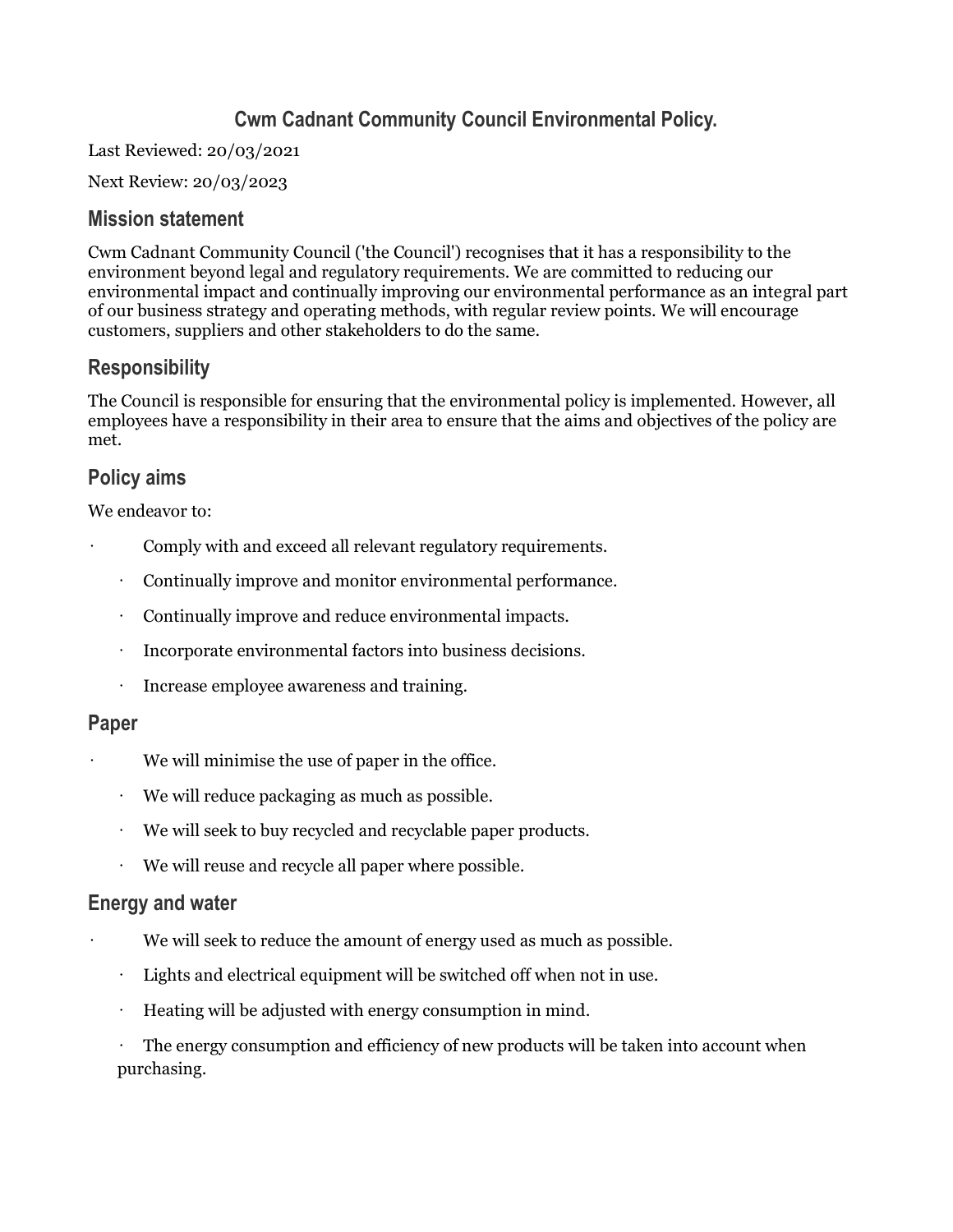## **Office supplies**

- We will evaluate if the need can be met in another way.
- We will evaluate if renting/sharing is an option before purchasing equipment.
- We will evaluate the environmental impact of any new products we intend to purchase.
- We will favour more environmentally friendly and efficient products wherever possible.
- We will reuse and recycle everything we are able to.

## **Transportation**

- We will reduce the need to travel, restricting to necessity trips only.
- We will promote the use of travel alternatives such as e-mail or video/phone conferencing.
- We will make additional efforts to accommodate the needs of those using public transport or bicycles.
- We will favour 'green' vehicles and maintain them rigorously to ensure ongoing efficiency.

### **Maintenance and cleaning**

- Cleaning materials used will be as environmentally friendly as possible.
- Materials used in office refurbishment will be as environmentally friendly as possible.
- We will only use licensed and appropriate organisations to dispose of waste.

### **Monitoring and improvement**

- We will comply with and exceed all relevant regulatory requirements.
- We will continually improve and monitor environmental performance.
- We will continually improve and reduce environmental impacts.
- We will incorporate environmental factors into business decisions.
- We will increase employee awareness through training.
- $\cdot$  We will review this policy and any related business issues at our monthly management meetings.

### **Culture**

We will involve staff in the implementation of this policy, for greater commitment and improved performance.

We will update this policy at least once annually in consultation with staff and other stakeholders where necessary.

• We will provide staff with relevant environmental training.